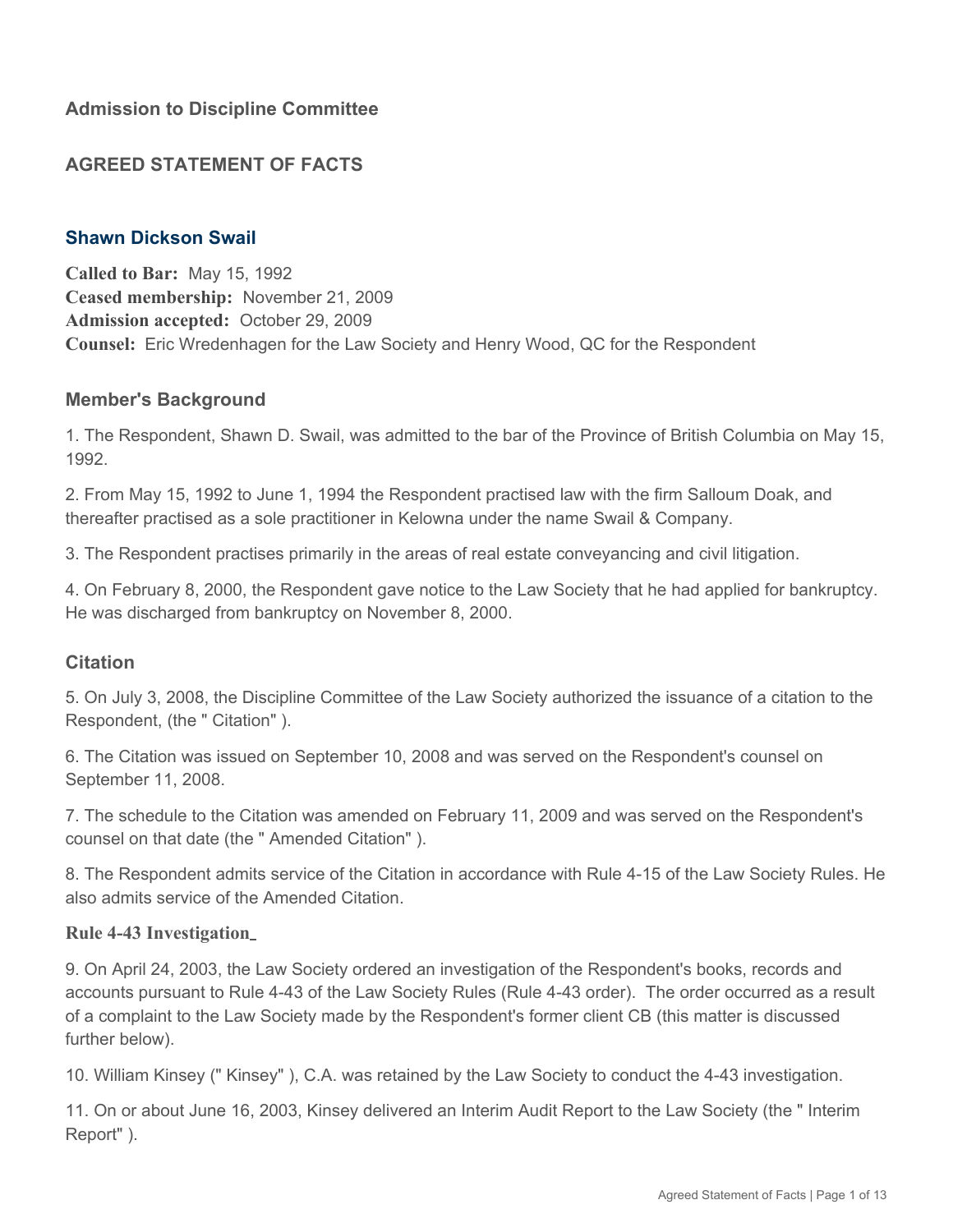12. On or about July 18, 2007, Kinsey provided the Law Society with his final Audit Report (the " Audit Report" ).

13. The following is agreed concerning the Interim Report and Audit Report

a) the copies of records attached to the Interim Report and Audit Report are true copies of the originals and are accepted as proof of the facts contained within them;

b) Kinsey is qualified to give expert opinion evidence before this tribunal with respect to forensic accounting in general and compliance with Part 3, Division 7 of the Law Society Rules in particular.

# **Professional Misconduct As Alleged In Amended Citation**

**Allegation 6 - Misappropriation (by pre-taking funds from trust before performance or completion of work)**

## **Introduction**

14. On a number of occasions (as outlined below), the Respondent withdrew client funds from trust and paid those funds to his general account for work not yet done at the time of the withdrawal. The Respondent ultimately did provide the services billed for, anywhere from a few days to a few months after withdrawing the funds from trust. In some instances (as described below), he retained a " back-dated" office copy of the account rendered to a client, dated the same date as the withdrawal of funds from trust.

# **Client EA**

15. EA retained the Respondent with respect to a matrimonial matter in or about August 2000. He provided the Respondent with a retainer in the amount of \$8,300, which was deposited into the Respondent's trust account on September 6, 2000.

16. On September 18, 2000, the Respondent transferred \$1,482.00 of funds held in trust for EA from his trust account to his general account. He did not render a bill to EA at that time, nor had he done work sufficient to justify this transfer of funds.

17. On March 6, 2001, over five months after the transfer of funds from the trust to the general account, an Examination for Discovery was held in the EA matter. The Respondent then prepared an invoice for EA dated March 9, 2001, in the amount of \$1,482, representing his fee for the Examination.

18. The Respondent prepared a second copy of the invoice to EA and back-dated it to September18, 2000, the date he withdrew the amount of \$1,482 from trust.

19. The Respondent's withdrawal of \$1,482 of client trust funds on September 18, 2000 as set out above was a misappropriation.

20. The Respondent breached Rule 3-56(1) and Rule 3-57(2) of the trust accounting rules. He also failed to record these transactions promptly, contrary to Rule 3?63(1).

## **Clients WM and EM**

21. On or about February 7, 2002, WM and EM met with the Respondent in connection with their dispute with a contractor.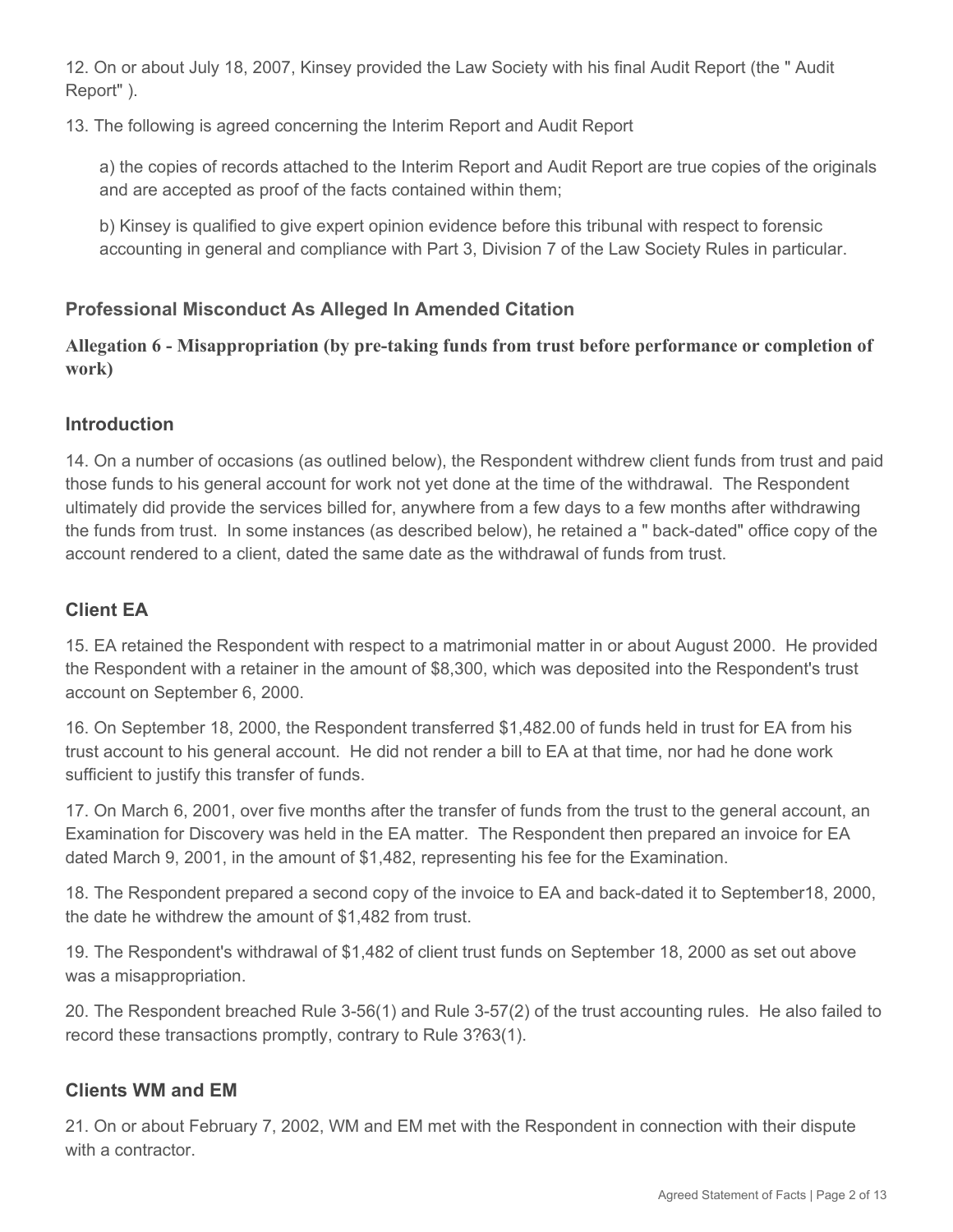22. On March 7, 2002, the Respondent and WM and EM met again. WM and EM provided the Respondent with a \$10,000 retainer, which he deposited to trust that same day.

23. Also on March 7, 2002, the Respondent wrote a cheque from his trust account to his general account for \$3,500. On March 12, 2002, he wrote a further cheque from his trust account to his general account for \$1,000. The Respondent did not issue a bill to WM and EM prior to either of these withdrawals from trust.

24. On or about April 3, 2002, the Respondent prepared and sent WM and EM an invoice for \$4,640.16 for services rendered between February 7, 2002 and April 3, 2002.

25. The Respondent prepared a second copy of this invoice and back-dated it to March 7, 2002, the date of his initial withdrawal of funds from trust. Notwithstanding the date of this invoice, it was stated to be " For services rendered from February 7, 2002 to April 3, 2002.

26. On April 11, 2002 the Respondent transferred \$2,000 from his trust account to his general account.

27. On April 30, 2002, the Respondent transferred \$2,068.20 from his trust account to his general account.

28. On or about April 30, 2002, the Respondent prepared an invoice for WM and EM for \$4,068.20 for services rendered between April 4, 2002 and April 30, 2002. The Respondent sent this invoice on or about May 30, 2002.

29. The Respondent had also prepared two other invoices on WM and Em's account bearing the dates he withdrew funds from trust. The first invoice was dated April 11, 2002 in the amount of \$2,350.70 and the second invoice was dated April 30, 2002 in the amount of \$1,717.50. However, although the Respondent maintained copies of these invoices in his files, he did not send them to WM and EM.

30. In his October 11, 2003 letter to the Law Society the Respondent provided the following explanation with respect to the bills mentioned in the preceding paragraph:

The writer did extensive work on this file. On April 15 the client was billed 2,350.70 and again on April 30 the file was billed 1,717.50. These amounts were billed for services performed and were legitimate billings. These bills were issued shortly apart due again to a need for income and the fact the work had been done. Due to embarrassment of sending out 2 bills in such short time duration, albeit legitimate, the writer forwarded a combined bill to the client on May 30, 2002 for the combined amount of the

April 15 and 30th bills.

31. The Respondent admits that he misappropriated client trust funds by the aforementioned withdrawal from trust of \$3,500 on March 7, 2002. As of that date, he had done insufficient work to justify this payment and, moreover, did not render an account to his clients prior to making that withdrawal.

32. The Respondent breached Rules 3-56(1) and 3-57(2) of the trust accounting rules. In particular, he failed to render accounts to his clients prior to the March 7, 2002, March 12, 2002 and April 11, 2002 trust withdrawals.

## **Client BR**

33. BR retained the Respondent in or about 1999 in connection with a personal injury action. The Respondent took the file on a contingent fee basis. The action was settled on the basis of the defendant making monthly payments to the Respondent, in trust for BR. It was agreed that the Respondent would satisfy payment of his fees by billing for and withdrawing from trust his agreed percentage of each monthly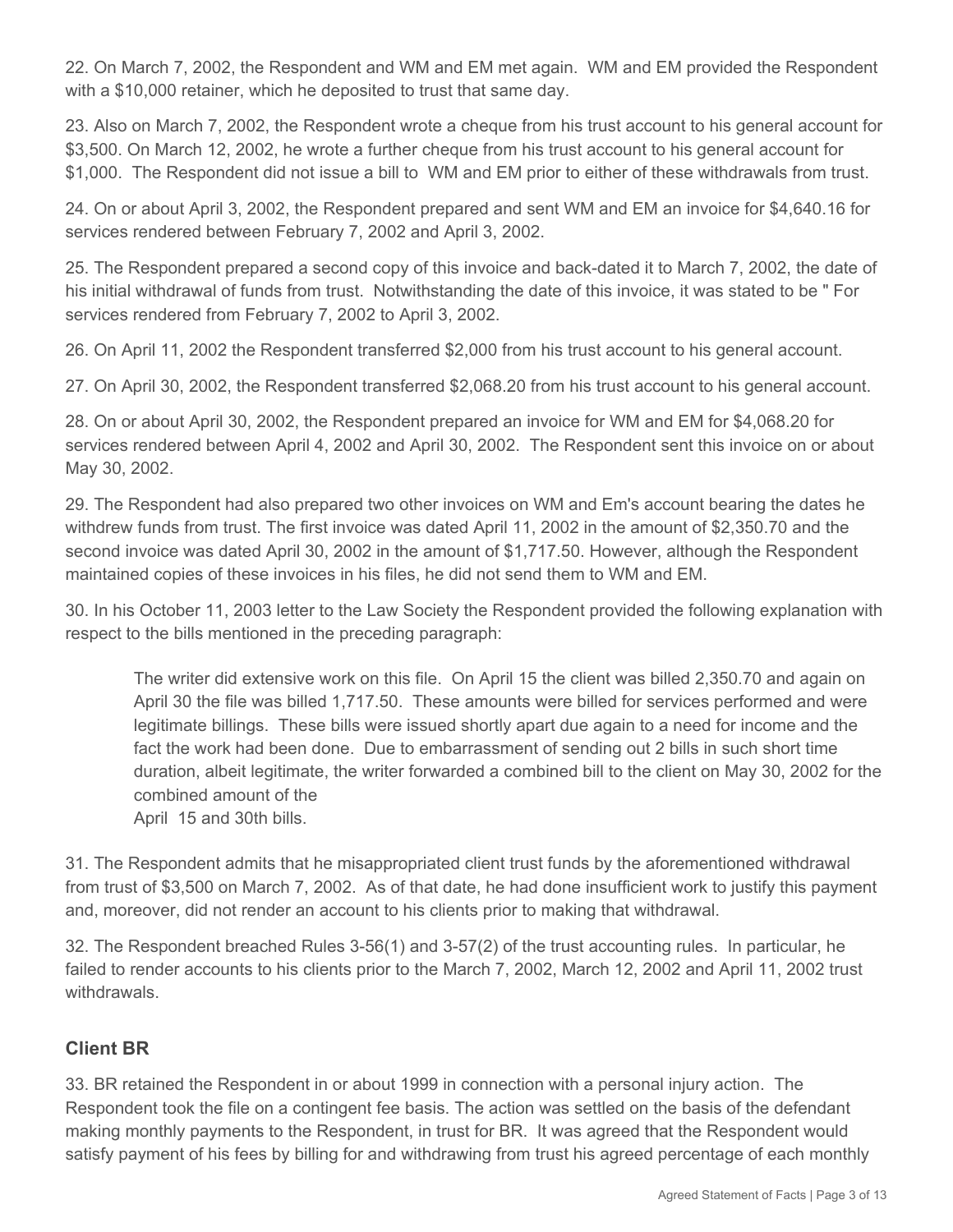payment as it came in. The balance would accumulate in trust until such time as BR called on the Respondent to remit funds to him, which he did periodically.

34. On February 8, 2001, the Respondent withdrew \$560.60 of the funds held in his trust account for BR by transferring these funds to his general account.

35. On February 8, 2001, the Respondent withdrew a further \$251.40 of the funds held in his trust account for BR by transferring these funds to his general.

36. There was no billing to the client to support either of these withdrawals. The Respondent did not advise BR that he was taking BR's funds from trust, for his own use.

37. On June 1, 2001, the Respondent deposited into his trust account the \$251.40 he withdrew on February 8, 2001. The transaction was recorded on the Respondent's books for the first time on June 1, 2001.

38. On August 24, 2001, the Respondent deposited into his trust account the \$560.60 he withdrew on February 8, 2001.

39. The Respondent's withdrawal of client trust funds on February 8, 2001 as set out above constituted misappropriations.

40. The Respondent breached Rules3-56(1) and (1.2) and Rule 3-57(2) of the trust accounting rules.

# **Client DS**

41. DS retained the Respondent with respect to a matrimonial matter in or about February 2001. He provided the Respondent with a retainer of \$2,000 on February 27, 2001 and a further retainer of \$5,000 on May 4, 2001.

42. On May 1, 2001, the Respondent withdrew \$4,208 of the funds held in trust for DS by transferring them to his general account.

43. On or about May 4, 2001, the Respondent prepared an invoice for DS for \$4,208, for his services rendered from March 14, 2001 to May 4, 2001.

44. The Respondent transferred the funds from trust approximately three days before all the work had been completed and the bill prepared.

45. The Respondent misappropriated client trust funds by transferring funds from his trust to his general account without having performed or completed the work subsequently billed for.

46. The Respondent breached Rules3-56(1) and (1.2) and Rule 3-57(2) of the trust accounting rules.

## **Client SW**

47. SW retained the Respondent in December 2001 with respect to a matrimonial matter. She provided a \$15,000 retainer, which was deposited to the Respondent's trust account on December 28, 2001.

48. On or about December 31, 2001, the Respondent prepared an invoice on SW's account in the amount of \$2,335.70, for services rendered from December 19, 2001 to January 2, 2002.

49. On December 31, 2001, the Respondent withdrew \$2,335.70 of the funds held in trust for SW by writing a cheque to his general account.

50. The Respondent withdrew the \$2,335.70 from trust approximately two days before all the work billed for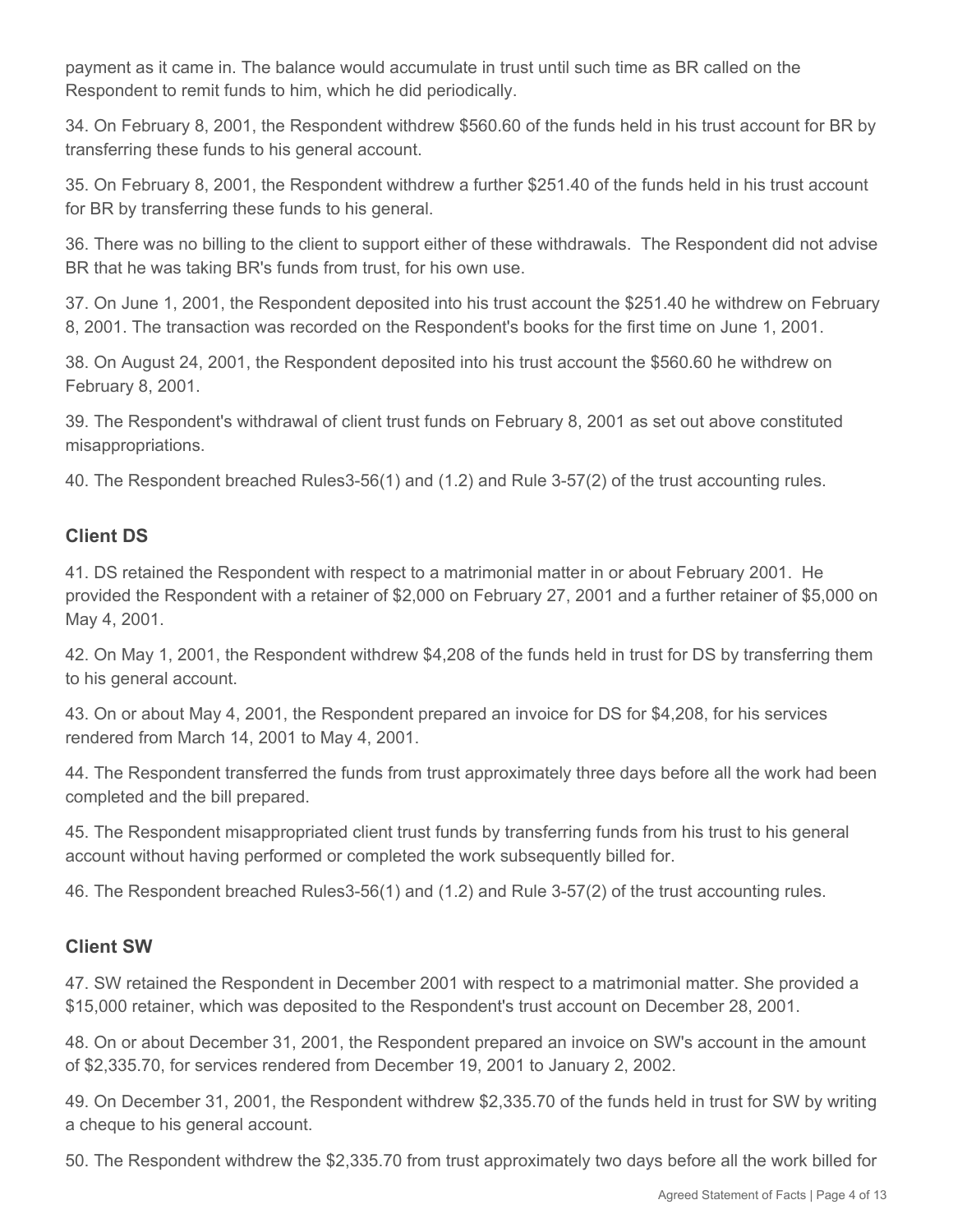had been completed.

51. On January 7, 2002, the Respondent transferred a further \$800 of funds held in trust for SW by writing a cheque from his trust account to his general account for \$800.

52. On or about January 7, 2002, the Respondent prepared an invoice in the amount of \$800, for services rendered from December 19, 2001 to February 7, 2002.

53. The Respondent transferred the \$800 from trust approximately one month before all the work billed for was completed.

54. The Respondent misappropriated client trust funds by withdrawing funds held in trust for his client SW without having performed or completed the work subsequently billed for.

55. The Respondent breached Rules 3-56(1) and (1.2) and Rule 3-57(2) of the trust accounting rules.

### **Admission**

56. The Respondent admits that his conduct in misappropriating client trust funds (as described in the paragraphs above) through " pre-taking" such funds, namely, billing for work not yet done and removing funds from trust in respect of work not yet done, constitutes professional misconduct.

#### **Allegation 7 - SW: improper withdrawal of \$1,500 from trust**

57. On January 2, 2002, the Respondent withdrew \$1,500 of the funds held in trust for his client SW by transferring these funds to his general account.

58. The Respondent did not prepare or deliver a bill prior to withdrawing the \$1,500 from trust, or at all.

59. The Respondent stated in his letter to the Law Society dated October 11, 2003 that the January 7, 2002 invoice for \$800 was supposed to have been revised by his secretary to include a further \$1,500 for fees and re-dated for February 7, 2002.

60. The Respondent admits that he breached Rules 3-56(1) and (1.2) and Rule 3-57(2) of the trust accounting rules.

#### **Allegation 11 - Misleading the Law Society re: Back-dating**

61. As set out above, the Respondent " back-dated" invoices to support a transfer of client trust funds to his general account prior to performance or completion of the work billed for.

62. This back-dating was done with the intention of misleading clients as to the date(s) that their funds were withdrawn from trust, and misleading the Law Society about the dates on which work was performed for a particular client.

63. In his April 29, 2008 letter to Law Society counsel, the Respondent wrote:

During this time [1999 to 2002], as exposed in the Kinsey report, I improperly took money from my trust account from time to time when I was in financial crisis. These monies were taken to cover my immediate needs and my responsibilities to my children. On each occasion that I took money, I rationalized to myself that since I would soon be doing work for the particular client, and/or the client would soon be depositing the money to my trust account, no real harm would result from these improper transfers.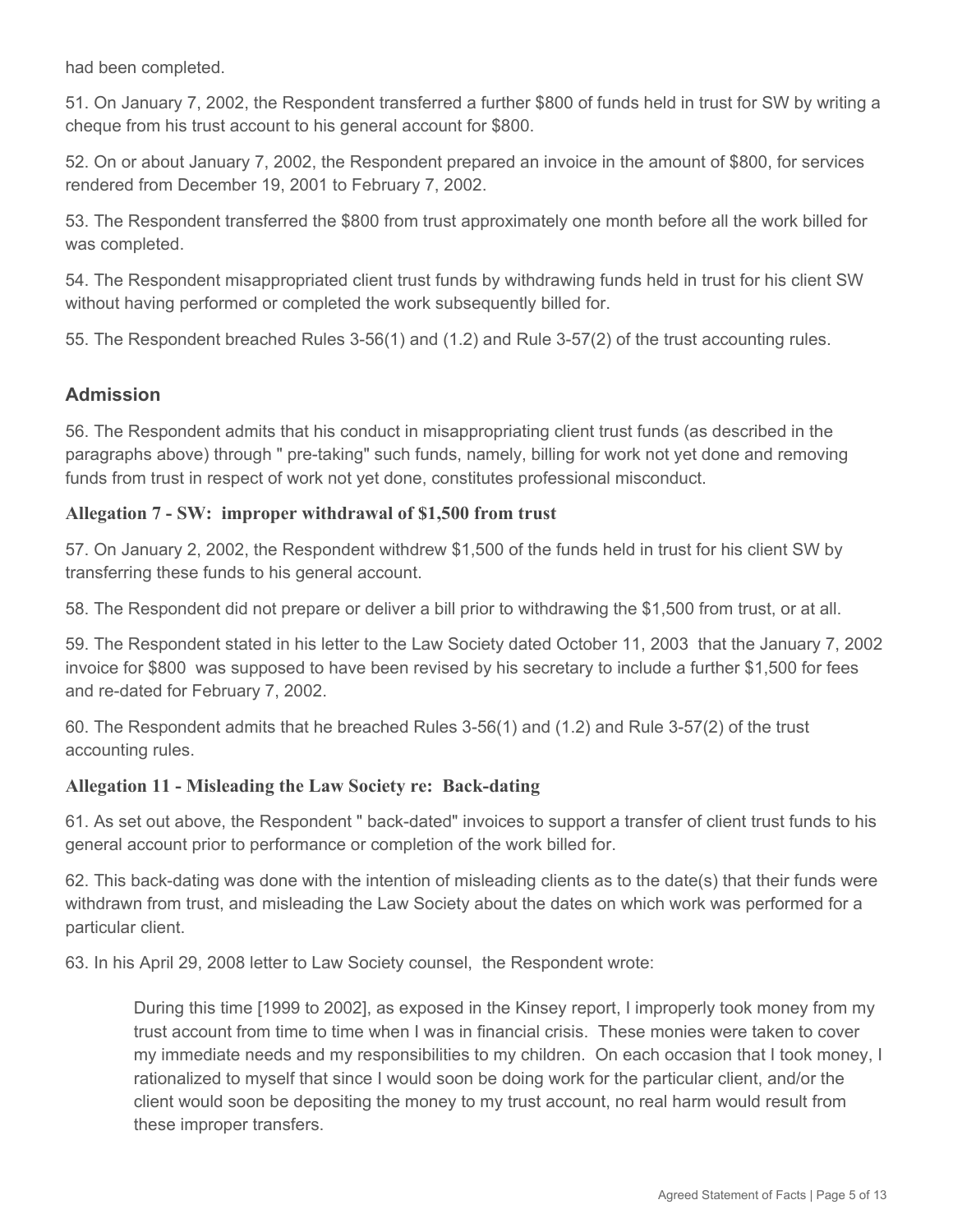## **Admission**

64. The Respondent admits that his conduct in preparing falsely back-dated and dual-dated client invoices, in an attempt to conceal from clients and from the Law Society his improper withdrawals from trust accounts, constitutes professional misconduct.

#### **Allegation 5 - Misappropriation (withdrawing trust funds where no funds in trust for the client)**

### **Client TO**

65. TO retained the Respondent in or about 1999 to represent him in a matrimonial matter.

66. On March 7, 2001, the Respondent transferred \$358.02 from his trust account to his general account in respect of the TO file. At that time, there was only \$35.41 in trust for client TO, creating a trust shortage of \$322.61.

67. On April 17, 2001, at a time when there was a trust shortage of \$322.61 on the TO file, the Respondent transferred further amounts of \$933.80 and \$500 from his trust account to his general account in respect of TO, creating a trust shortage of \$1,756.41.

68. On April 23, 2001, \$1,433.80 was deposited to the trust account, reducing the trust deficit to \$322.61.

69. The transactions on April 17, 2001 were not recorded until after the April 23, 2001 deposit.

70. On May 15, 2001, the Respondent withdrew \$2,080.12 from his pooled trust account and transferred that sum to his general account in respect of the TO file. As there was already a trust shortage of \$322.61 in respect of TO, the May 15, 2001 withdrawal created a trust shortage of \$2,402.73.

71. On August 24, 2001, the Respondent deposited \$358.02 and \$2,080.12 to his trust account, bringing the trust balance for client TO back up to \$35.41.

72. The March 7 and May 15, 2001 transactions were not recorded until after the deposit was made on August 24, 2001.

73. The Respondent misappropriated client trust funds by withdrawing funds from his pooled trust account to pay an invoice or invoices rendered to TO when TO did not have sufficient funds in trust to satisfy payment.

74. The Respondent breached the following trust accounting rules:

a) he failed to account to his client for funds received on his client's behalf, contrary to Rule 3-48(1);

b) he failed to maintain sufficient funds on deposit in his trust account to meet his obligations with respect to funds held in trust for his client, contrary to Rule 3?55;

c) he failed to ensure that there were sufficient funds to the client's credit in trust, contrary to Rule 3-56(1.2);

d) he failed to record the above transactions in chronological order, contrary to Rule 3-56(3);

e) he failed to record the transactions promptly, contrary to Rule 3?63(1).

#### **Client EA**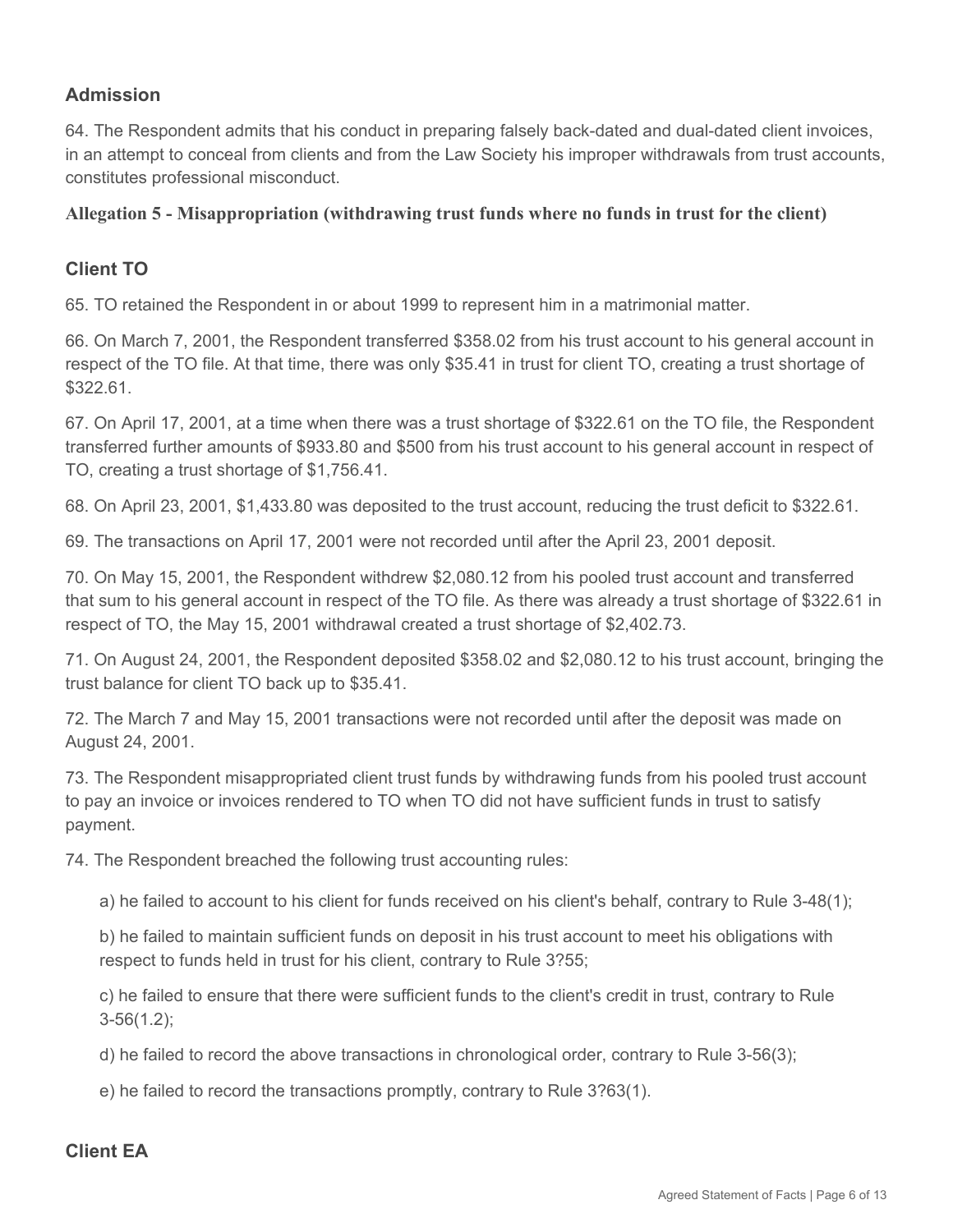75. As stated above (see paragraph 15), EA retained the Respondent in or about August 2000 and provided the Respondent with a retainer of \$8,300.

76. By April 17, 2001, the Respondent had depleted the retainer and EA's trust balance stood at zero. Nonetheless, on that date, the Respondent transferred \$100.21 from his trust account to his general account in respect of the EA file, creating a trust shortage of \$100.21. On April 17, 2001, the Respondent transferred \$100.21 from his trust account to his general account. At that time, there were no funds in trust for client EA, creating a trust shortage of \$100.21.

77. The Respondent repaid the \$100.21 to his trust account on August 24, 2001, and did not record the April 17, 2001 withdrawal until that date.

78. The Respondent misappropriated client trust funds by withdrawing funds in respect of EA from his pooled trust account when that client did not have sufficient funds in trust to satisfy payment.

79. The Respondent breached the following trust accounting rules:

a) he failed to account to his client for funds received on his client's behalf, contrary to Rule 3-48(1);

b) he failed to maintain sufficient funds on deposit in his trust account to meet his obligations with respect to funds held in trust for his client, contrary to Rule 3?55;

c) he failed to ensure that there were sufficient funds to the client's credit in trust, contrary to Rule 3-56(1.2);

d) he failed to record the above transactions in chronological order, contrary to Rule 3-56(3);

e) he failed to record the transactions promptly, contrary to Rule 3?63(1).

#### **Client " Miscellaneous"**

80. On May 10, 2001, the Respondent transferred \$920 from his trust account to his general account on a matter recorded as " miscellaneous" on the ledger sheet. At that time, there were no funds in trust for this matter, creating a trust shortage of \$920.

81. On August 24, 2001, the Respondent repaid the \$920 to his trust account.

82. The Respondent misappropriated client trust funds by withdrawing funds held in his pooled trust account to pay an invoice or invoices purportedly rendered to a client who did not exist and for whom no funds were held in trust.

83. Swail breached the following trust accounting rules:

a) he failed to ensure that there were sufficient funds to the client's credit in trust, contrary to Rule 3-56(1.2);

b) he failed to record the above transactions in chronological order, contrary to Rule 3-56(3); and

c) he failed to record the transactions promptly, contrary to Rule 3?63(1).

#### **Client DS**

84. On May 1, 2001, the Respondent withdrew \$4,208.10 of funds held in his pooled trust account from his trust account and transferred these funds to his general account in respect of the DS matter. At that time,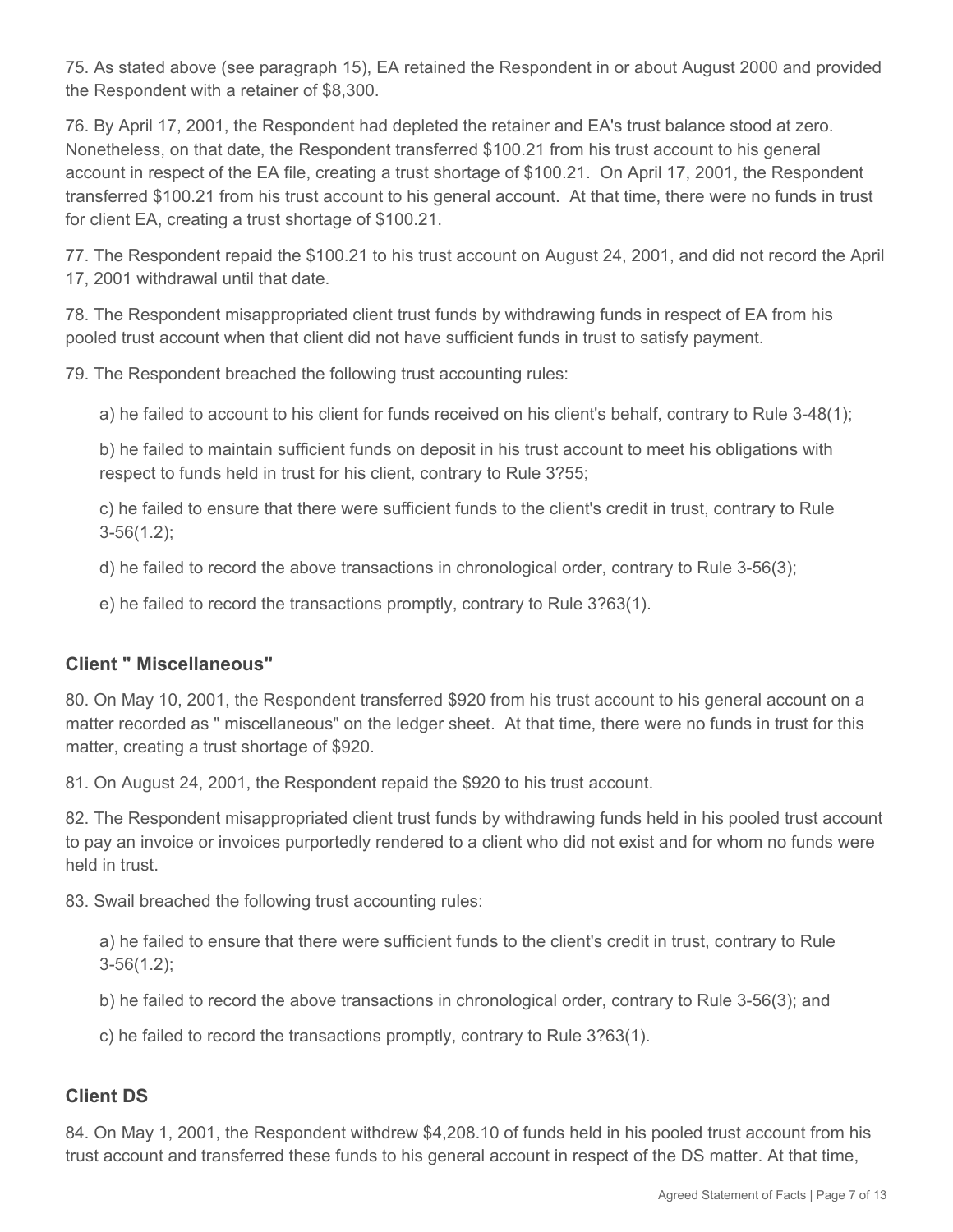there were no funds in trust for DS, creating a trust shortage of \$4,208.10.

85. On May 4, 2001, the Respondent deposited \$5,000 to his trust account on behalf of DS.

86. The May 1, 2001 withdrawal was not recorded until after the deposit was made on May 4, 2001.

87. On December 21, 2001, the Respondent withdrew \$500 from his pooled trust account and transferred these funds to his general account in respect of the DS file. At that time, there were no funds in trust for DS, creating a trust shortage of \$500.

88. On January 8, 2002, the Respondent deposited \$3,587.17 to his trust account on behalf of DS.

89. The December 21, 2001 transaction was not recorded until after the deposit was made on January 8, 2002.

90. On January 31, 2002, the Respondent withdrew \$5,023.25 from his pooled trust account and transferred that amount to his general account in respect of the DS file. At that time, there was \$1,587.17 in trust for DS, creating a trust shortage of \$3,436.08.

91. On February 1, 2002, the Respondent deposited \$3,336.08 to his trust account on behalf of DS.

92. The January 31, 2002 transaction was not recorded until after the deposit was made on February 1, 2002.

93. On March 11, 2002, the Respondent withdrew \$1,000 from his pooled trust account and transferred that sum to his general account in respect of the DS file. At that time, there were no funds in trust for DS, creating a trust shortage of \$1,000.

94. On March 18, 2001, the Respondent withdrew a further \$1,000 from his pooled trust account and transferred that amount to his general account in respect of the DS file. At that time, the trust account for DS had a \$1,000 deficit, creating a trust shortage of \$2,000 following the March 18, 2001 trust withdrawal.

95. On April 9, 2002, the Respondent deposited \$3,000 to his trust account on behalf of DS.

96. The March 11 and March 18, 2001 withdrawals were not recorded until after the deposit was made on April 9, 2002.

97. On May 9, 2002, the Respondent withdrew \$500 from his pooled trust account and transferred that amount to his general account in respect of the DS file. At that time, there were no funds in trust for DS, creating a trust shortage of \$500.

98. On May 16, 2002, the Respondent transferred \$1,117 from his trust account to his general account. At that time, the trust account for client DS had a \$500 deficit, creating a trust shortage of \$1,617.

99. On May 17, 2002, the Respondent deposited \$3,500 to his trust account on behalf of client DS.

100. The May 9 and May 16, 2001 transactions were not recorded until after the deposit was made on May 17, 2002.

101. Kinsey's summary of the Respondent's trust account transactions highlights the shortages and shows the transactions in date order.

102. The Respondent misappropriated client trust funds by withdrawing funds from his pooled trust account to pay an invoice or invoices rendered to DS when DS did not have sufficient funds in trust to satisfy payment.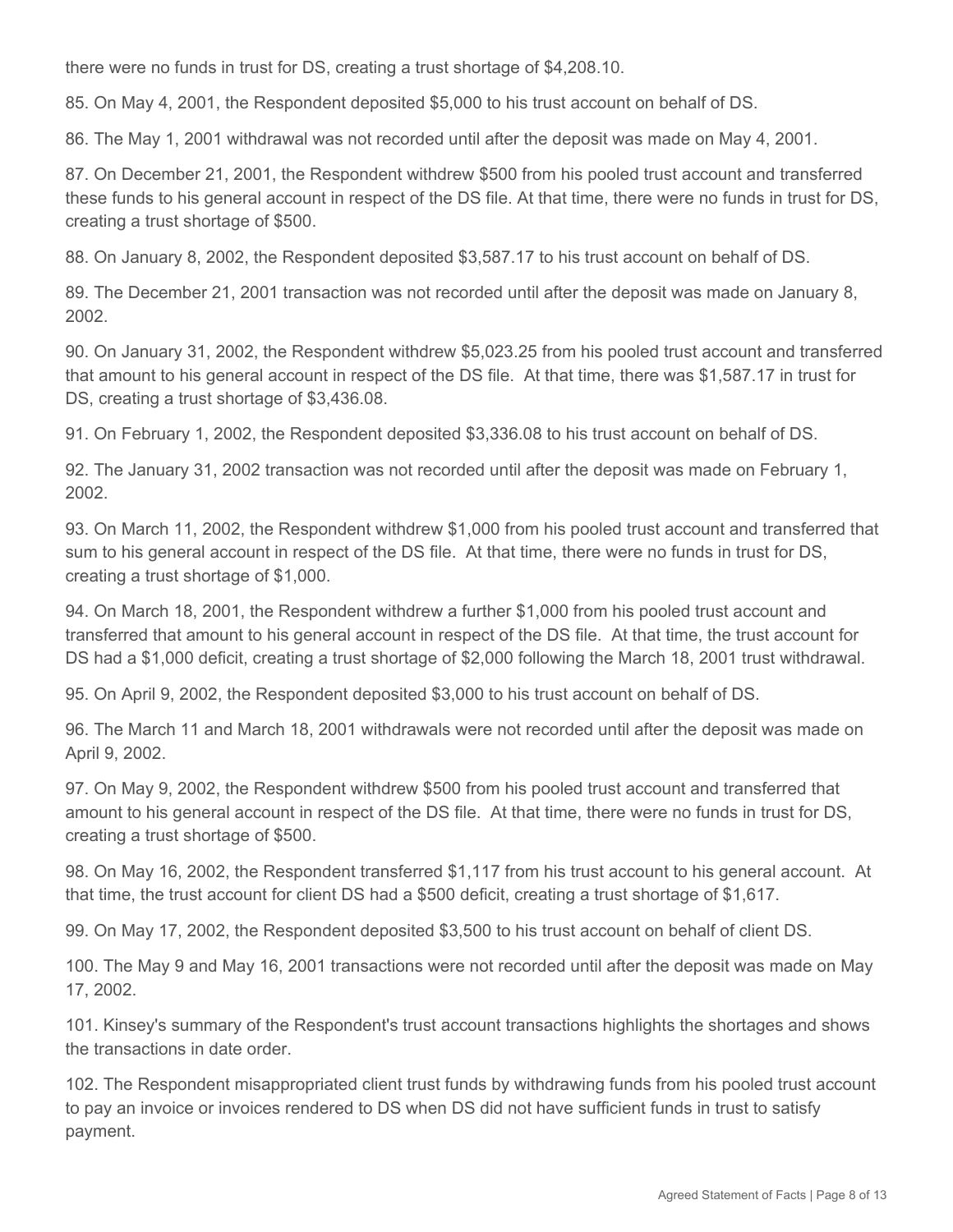103. The Respondent breached the following accounting rules:

a) he failed to account to his client for funds received on his client's behalf, contrary to Rule 3-48(1);

b) he failed to maintain sufficient funds on deposit in his trust account to meet his obligations with respect to funds held in trust for his client, contrary to Rule 3?55;

c) he failed to ensure that there were sufficient funds to the client's credit in trust, contrary to Rule 3-56(1.2);

d) he failed to record the above transactions in chronological order, contrary to Rule 3-56(3);

e) he failed to record the transactions promptly, contrary to Rule 3?63(1).

# **Client CB**

104. CB retained the Respondent in or about October 1996 to represent her in a sexual abuse claim, which settled in August 2001 (this file is also discussed further below in conjunction with a separate allegation in the Amended Citation).

105. On August 14, 2001, the Respondent transferred \$3,586 from his trust account to his general account in respect of the CB file.

106. On August 15, 2001, the Respondent transferred a further \$4,000 from his trust account to his general account in respect of the CB file.

107. At the time of the two transfers referred to above, there were no funds in trust for client CB, creating a trust shortage of \$7,586.

108. On August 17, 2001, the Respondent received settlement funds in trust for CB, in the amount of \$61,480.81.

109. The August 14 and August 15, 2001 trust transactions were not recorded until after the deposit of the settlement funds on August 17, 2001.

110. The Respondent misappropriated client trust funds by withdrawing funds from his pooled trust account to pay an invoice or invoices rendered to CB when CB did not have sufficient funds in trust to satisfy payment.

111. The Respondent breached the following accounting rules:

a) he failed to account to his client for funds received on his client's behalf, contrary to Rule 3-48(1);

b) he failed to maintain sufficient funds on deposit in his trust account to meet his obligations with respect to funds held in trust for his client, contrary to Rule 3?55;

c) he failed to ensure that there were sufficient funds to the client's credit in trust, contrary to Rule 3-56(1.2);

d) he failed to record the above transactions in chronological order, contrary to Rule 3-56(3);

e) he failed to record the transactions promptly, contrary to Rule 3?63(1).

## **Admission**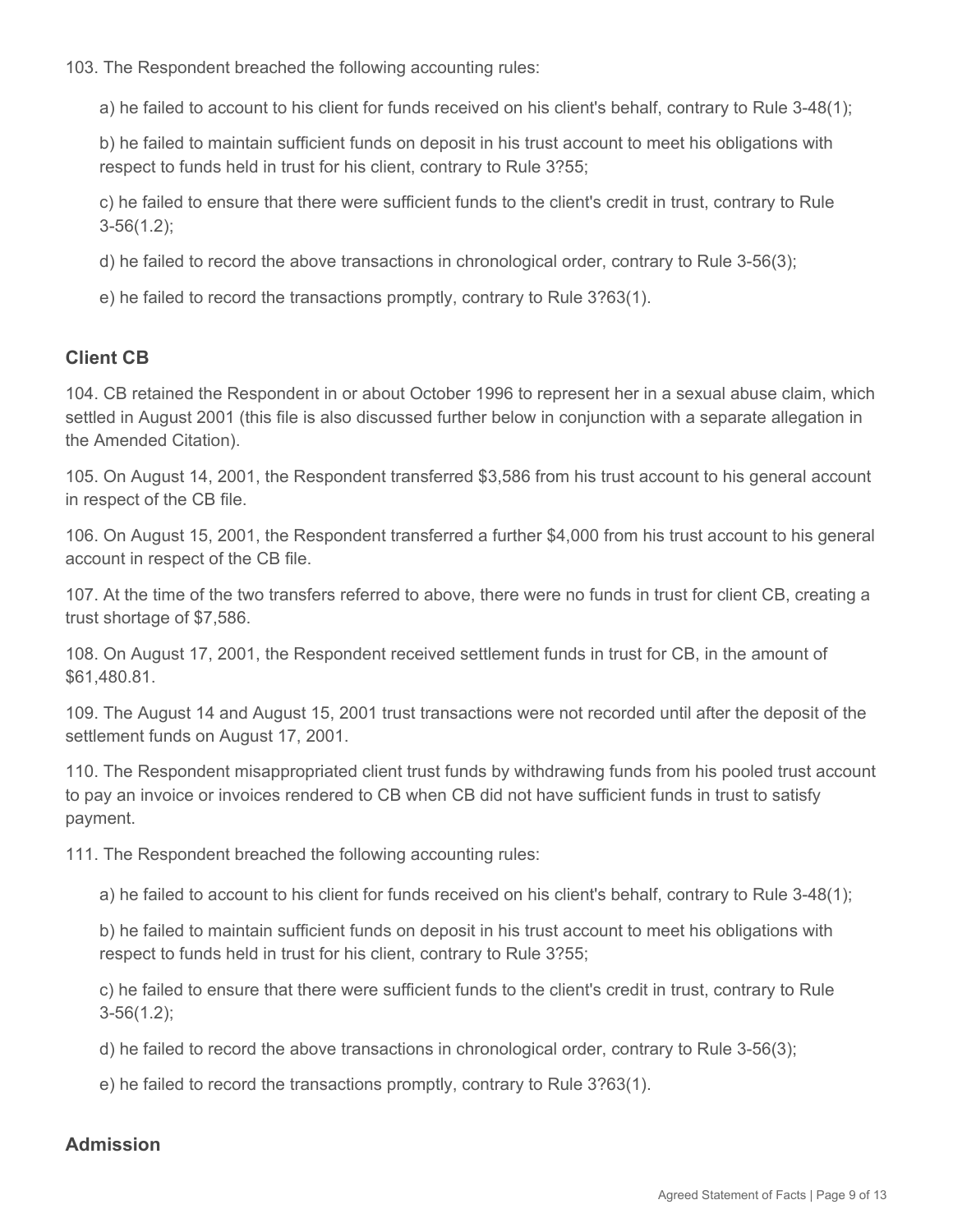112. With respect to paragraphs 65-111, above, the Respondent admits that he professionally misconducted himself by withdrawing funds from trust in respect of his clients TO, EA, DS and CB (as well as the " miscellaneous" matter referred to above), where those clients did not have any funds in trust, or did not have sufficient funds in trust to cover the withdrawal, constitutes professional misconduct.

### **Allegation 10 - Providing False and Misleading Information to the Law Society in June 22, 2005 letter**

113. As noted above, on May 10, 2001, the Respondent transferred \$920 from his trust account to his general account on a " miscellaneous" matter. At that time, there were no funds in trust for this matter, creating a trust shortage of \$920.

114. The Respondent prepared a Statement of Account dated May 10, 2001 for \$920 and addressed it to " PK" who in fact was not a client, but rather a friend of the Respondent's. The account was for work purportedly done between May 1 and May 10, 2001 in respect of a matrimonial matter.

115. During the investigation of the complaints resulting in the Citation herein, the Respondent wrote to the Law Society on June 22, 2005 and stated, in part:

The \$920 was billed to PK, in relation to a matrimonial issue she wanted an opinion on in early May 2001. Research is on the miscellaneous file pertaining to that matter and a \$1,000 retainer had been requested. It is evident that \$920 was removed but the retainer was never provided. The claim was not pursued further. We enclose the account.

116. These statements were false. On April 29, 2008, in a letter from the Respondent to counsel for the Law Society**,** the Respondent admitted as follows:

PK was never a client. I needed the money at that time and I took it being confident that I could replace it quickly and legitimately balance my trust account from other legitimate revenues. To make matters worse, when questioned by the Law Society through Mr. Kinsey and others, I panicked and was not forthright.

## **Admission**

117. In his June 22, 2005 letter, the Respondent provided false and misleading explanations to the Law Society in response to its investigation, including generating and delivering a false invoice to mislead the Law Society. The Respondent admits that his conduct in this regard constitutes professional misconduct.

# **Allegation 8 - Evading payment of GST, PST and Income Tax and Aiding, counseling and assisting Client to Act in a Manner contrary to Law and contrary to Chapter 1, Rule 1(1) of the** *Professional Conduct Handbook*

118. As stated above, CB retained the Respondent in or about October 1996 to represent her in a sexual abuse claim. The Respondent worked on the file with the assistance of another lawyer, Grant Hardwick of the firm Doak Shireff.

119. The Respondent's fees were based on a 30% contingency, plus disbursements. The matter settled in approximately August 2001. Doak Shireff received \$90,000 in settlement funds on behalf of CB, and after deduction of its own fees and disbursements, forwarded the sum of \$61,480.81 to the Responent in trust for CB.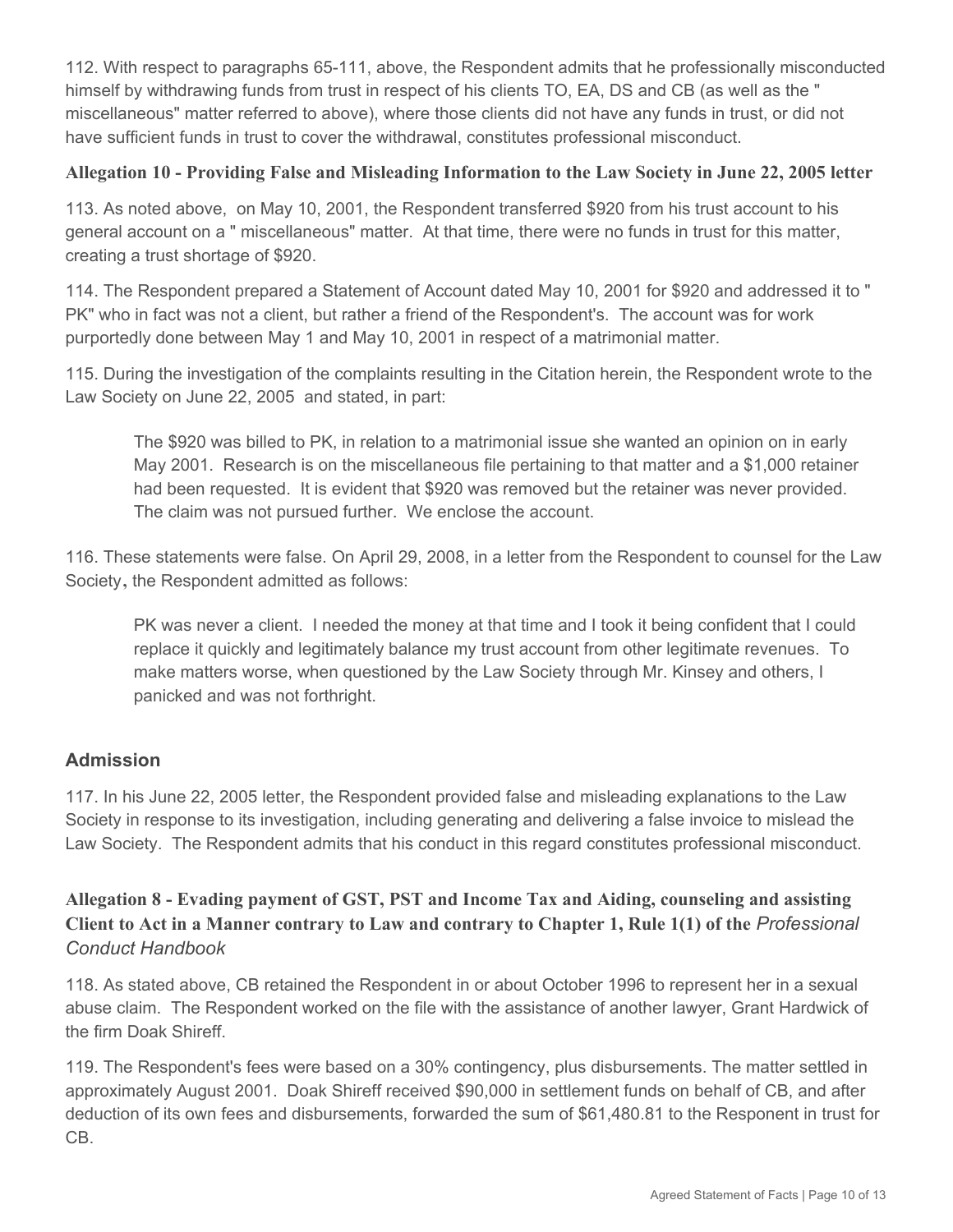120. The Respondent issued an account dated August 1, 2001, and subsequently issued a revised and reduced account, also datd August 1, 2001. With respect to the reduction, the Respondent directed CB to pay the sum of \$12,800 directly to a company call R Entertainment which was controlled by the Respondent. The purpose of this arrangement was to avoid the payment of tax on that portion of the fees that was being paid directly to R Entertainment.

121. CB ultimately complained to the Law Society about the Respondent's billing, including the R Entertainment payment.

122. The Respondent responded to that complaint by his letter to the Law Society dated August 20, 2003, and stated as follows with respect to the payment of \$12,800 from CB to R Entertainment.

By agreement, CB and I arranged for payment of \$12,800 to R Entertainment, deliberately bypassing my Swail and Company Law practice and deliberately not following our contractual arrangement for payment of fees outlined in the contingency fee agreement. I acknowledge my wrongdoing in participating in this action and accept full responsibility.

## **Admission**

123. The Respondent admits that he professionally misconducted himself by directing a client (CB) to pay a portion of the fees owed to him to a third party, with the intent of evading tax. The Respondent further admits that he aided and counseled CB to act contrary to the law, contrary to Chapter 1, Ruling 1(1) of the *Professional Conduct Handbook*.

### **Allegation 9 - Filing False and Misleading GST, PST and Income Tax Returns**

124. The Respondent's direction to CB to pay \$12,800 in fees to him indirectly through R Entertainment (as set out above) resulted in his filing false and misleading GST, PST and income tax returns for the year 2001, by having the effect of understating his true income for that year.

125. In his letter to the Law Society of August 20, 2003, the Respondent confirmed that " all PST, GST has been paid out of the \$12,800 and the money has been declared as income for the year 2001, albeit this was only recently done."

126. In a subsequent letter to the Law Society dated October 11, 2003, the Respondent stated as follows with respect to the payment to R Entertainment: " As admitted previously, it was a joint agreement to avoid paying tax."

## **Admission**

127. The Respondent admits that his conduct in intentionally filing false and misleading GST, PST and income tax returns for 2001 constitutes professional misconduct.

## **Allegation 2 - Breach of Court Order dated March 27, 2000**

128. TO retained the Respondent in or about 1999 to represent him in a matrimonial matter.

129. On March 27, 2000, Master Bishop made an Order in the Supreme Court of British Columbia (the " Bishop Order" ) ordering the sale of three pieces of real property belonging to TO and his spouse. The Bishop Order further provided that " ... the net proceeds of sale ... shall be divided equally and paid into trust with counsel for each party ... which net proceeds in trust shall not be paid out to either party without the other party's written consent or by Court Order."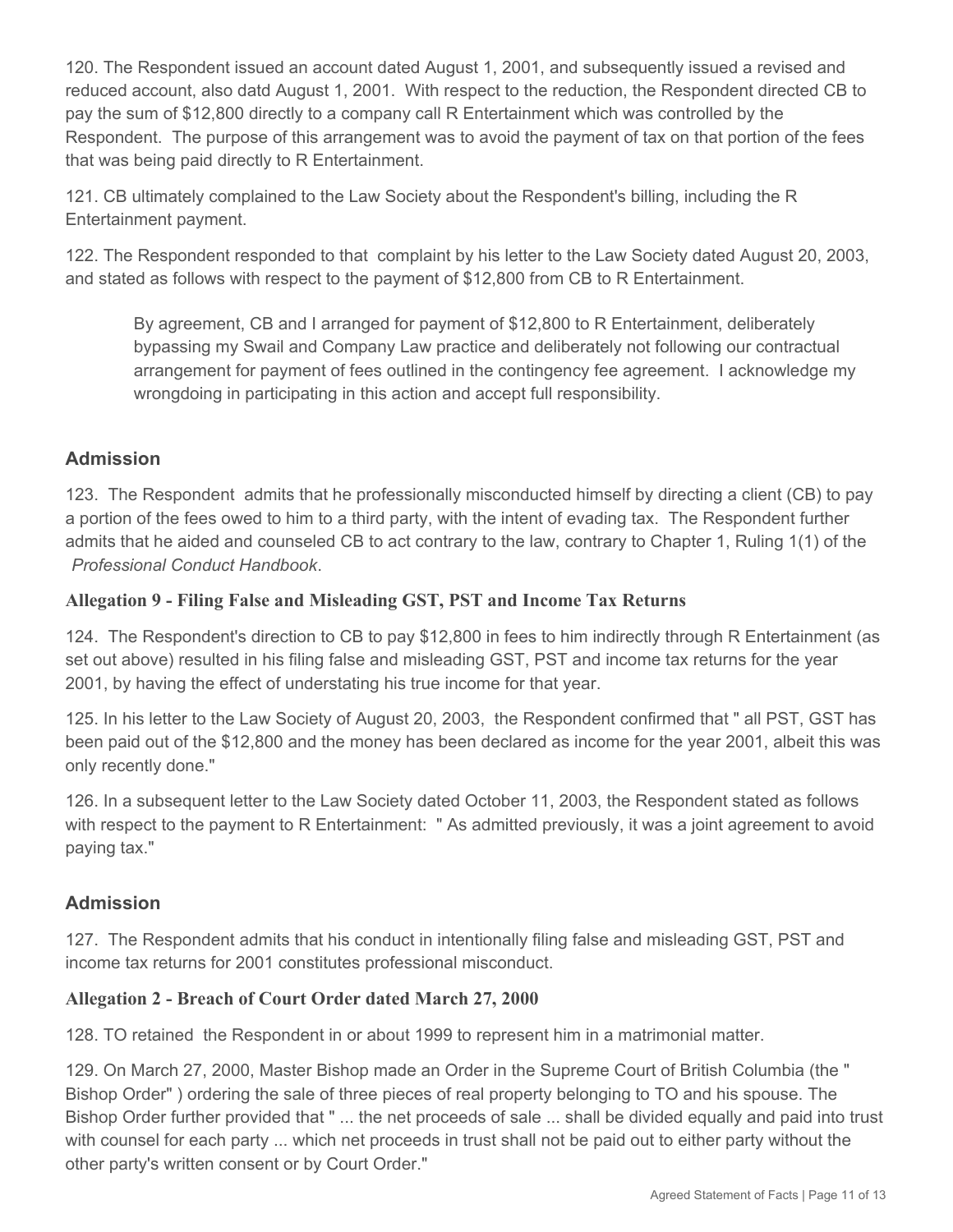130. On October 27, 2000, following an offer of settlement from opposing counsel and receipt of instructions from his client to accept that offer, but before formally accepting the offer, the Respondent paid himself the amount of \$4,808.90 from trust as fees in the TO matter. At the time, he had obtained neither written consent from the other party, nor a Court Order. Accordingly, the Respondent breached the Bishop Order on October 27, 2000.

# **Admission**

131. The Respondent admits that his breach of the Bishop Order constitutes professional misconduct.

### **Allegation 1 - Breach of Undertaking given to the Law Society**

132. The Respondent filed for bankruptcy on February 7, 2000 and notified the Law Society of his bankruptcy and the appointment of a trustee by letter dated February 8, 2000.

133. On March 14, 2000, the Respondent executed a Declaration to the Law Society in connection with his bankruptcy (the " Declaration" ). The Declaration included, as paragraph 11 thereof, the following undertaking:

In the event that I am permitted to operate a trust account, I agree to appoint [Marvin Geekie] as a co-signatory on all of my trust accounts and I undertake not to be the sole signatory on such accounts so long as I remain an insolvent lawyer as defined under the Law Society Rules and to notify the Law Society of the details of such arrangements when completed.

#### (the " Undertaking" )

134. In May 2000 and July 2000, the Respondent breached the Undertaking by unilaterally transferring funds electronically from his trust account to his general account, via Internet banking.

135. In a letter dated October 11, 2003 written by the Respondent to the Law Society, he stated as follows with respect to the Internet transfers from his trust account:

... the internet trust transfers reported in Mr. Kinsey's report were as a result of simple ignorance that internet trust transfers were not acceptable trust transfer practice. This was not an attempt on my part to circumvent bankruptcy rules, in fact that had not even occurred to me...We had only done a few transfers when upon our annual trust review our accountant advised us that we were breaching a law society rule. We immediately ceased this practice upon so being advised.

136. On April 29, 2008, the Respondent wrote to Paula Kalsi, counsel for the Law Society, and advised as follows with respect to the Internet transfers from his trust account in 2000:

Internet transfers - Regrettably I was oblivious to the rule, and/or that it was being infringed by doing the internet transfers. The declaration was in my mind with regard to my bank accounts and signing cheques. The connection to a direct deposit was not in my contemplation.

137. The Respondent breached Law Society Rule 3-56(2) when he withdrew client trust funds in May and July 2000.

# **Admission**